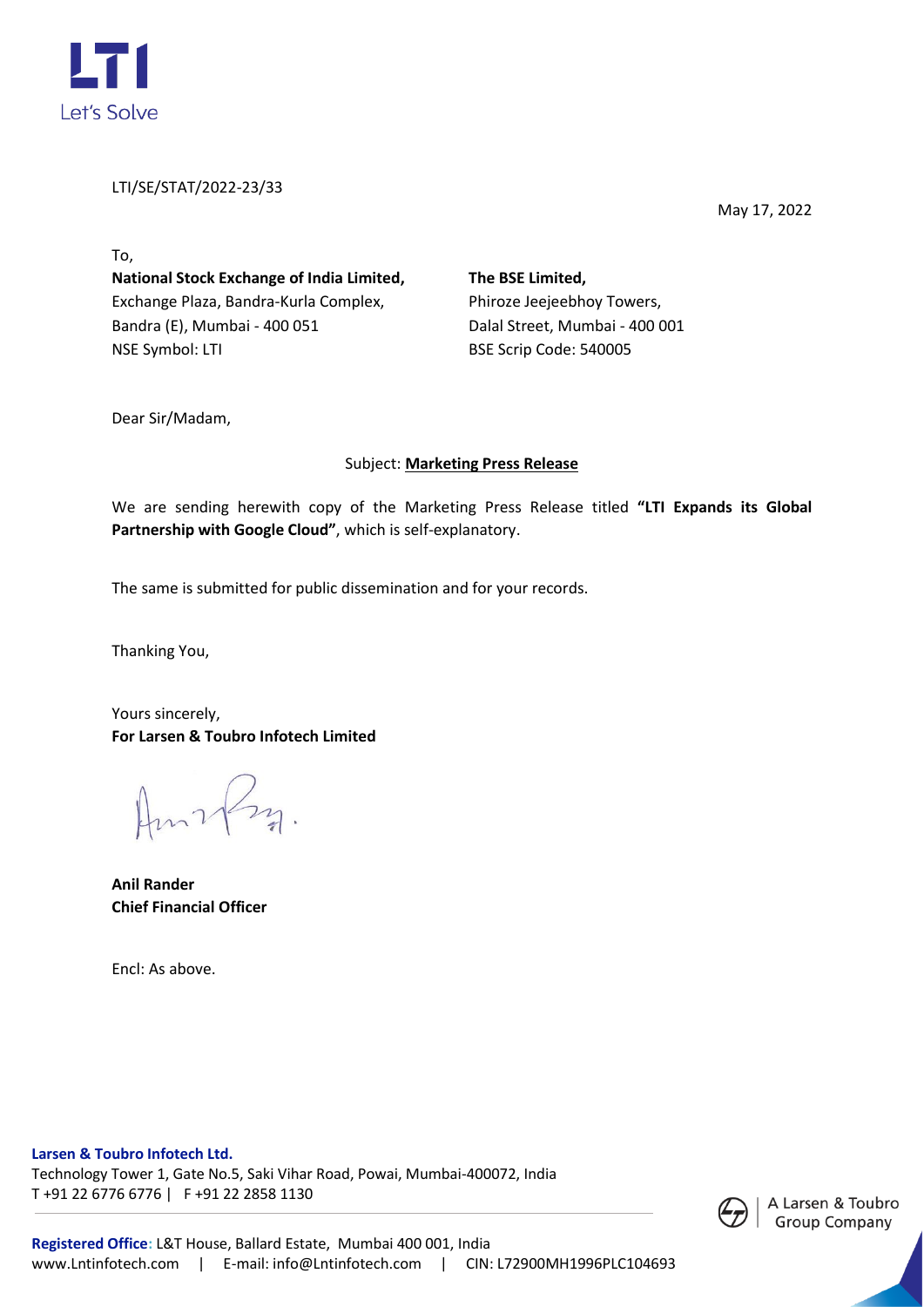

# LTI Expands its Global Partnership with Google Cloud

# *Company to launch dedicated Google Cloud Business Unit for accelerated migration to Google Cloud*

Mumbai, India – May 17, 2022: [Larsen & Toubro Infotech](https://www.lntinfotech.com/) (BSE: 540005, NSE: [LTI\)](https://www.lntinfotech.com/investors/), a global technology consulting and digital solutions company is expanding its global partnership with Google Cloud. LTI is setting up a dedicated Business Unit for Google Cloud's six key solution pillars: Application Modernization, Data Management, Infrastructure Modernization, Smart Analytics, Artificial Intelligence, and Security.

LTI's Google Cloud Business Unit will develop state-of-the-art IP, industry specific solutions, and accelerators with a dedicated team of Google Cloud architects addressing transformation needs for clients across the world. LTI will also list its solutions on Google Cloud Marketplace.

To further cement its strong capabilities on Google Cloud, LTI has launched [Canvas Eureka](https://canvas.lntinfotech.com/lti-canvas-eureka.html) to enable an accelerated data modernization journey to Google BigQuery and to aid AI/ML innovation for enterprises. LTI Canvas Eureka is an automation framework for seamless and faster migration from legacy data warehouses and data lake solutions to Google BigQuery. It helps in assessing the current landscape and defining target state architecture. It also enables the automation of tasks such as schema migration, code conversion and data validation.

Sudhir Chaturvedi, President & Executive Board Member, LTI, said "Enterprises are seeking faster and innovative ways to cloud-based transformation. This expansion demonstrates our commitment to deliver outcomes to them at speed and at scale. We see tremendous potential in our partnership with Google Cloud, and will invest to build these capabilities further."

Siddharth Bohra, Chief Business Officer & Head of Cloud Business Unit, LTI, said, "Google Cloud is rapidly gaining momentum, and this announcement validates LTI's commitment in delivering innovative solutions powered by our proprietary framework. Our Google Cloud Business unit will help our clients leverage proven best practices with speed and confidence."

Kevin Ichhpurani, Corporate Vice President, Global Ecosystem, Google Cloud, said, "LTI's expertise in Google Cloud technologies and solutions continues to enable organizations with the support they need to successfully execute on their digital transformation strategies. We're thrilled that LTI continues to invest in and grow its Google Cloud practice. The launch of the Google Cloud Business Unit at LTI will deliver innovative solutions and services to global customers to accelerate their cloud transformation journeys."

With its investment in cloud technologies, LTI has attained expertise across several Google Cloud products and workloads such as Google Cloud Compute, Google Cloud Databases, Open Source Technology, Cloud Native Application Development, and SAP on Google Cloud. LTI is a Partner of Google Cloud, validating its expertise and capabilities in delivering innovative solutions. More information on LTI's Google Cloud offerings is available [here.](https://www.lntinfotech.com/enterprise-solutions/gcp/)